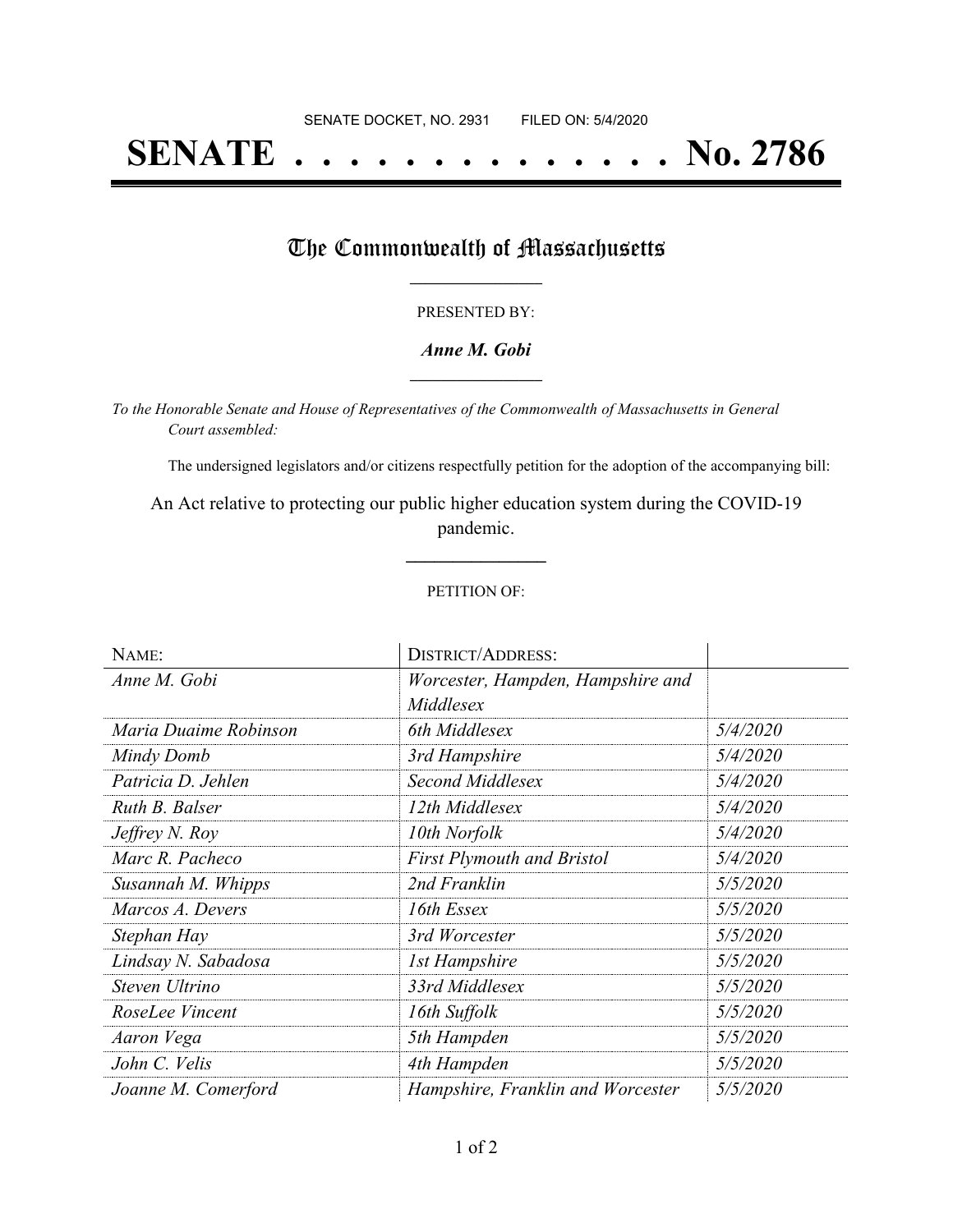| Patrick M. O'Connor  | <b>Plymouth and Norfolk</b> | 5/5/2020  |
|----------------------|-----------------------------|-----------|
| Paul McMurtry        | 11th Norfolk                | 5/7/2020  |
| Tackey Chan          | 2nd Norfolk                 | 5/7/2020  |
| Christine P. Barber  | 34th Middlesex              | 5/7/2020  |
| James K. Hawkins     | 2nd Bristol                 | 5/7/2020  |
| Linda Dean Campbell  | 15th Essex                  | 5/7/2020  |
| Brendan P. Crighton  | <b>Third Essex</b>          | 5/7/2020  |
| Brian M. Ashe        | 2nd Hampden                 | 5/7/2020  |
| Antonio F. D. Cabral | 13th Bristol                | 5/7/2020  |
| Paul W. Mark         | 2nd Berkshire               | 5/7/2020  |
| Tram T. Nguyen       | 18th Essex                  | 5/7/2020  |
| Jason M. Lewis       | <b>Fifth Middlesex</b>      | 5/7/2020  |
| Sal N. DiDomenico    | Middlesex and Suffolk       | 5/7/2020  |
| Julian Cyr           | Cape and Islands            | 5/7/2020  |
| Mike Connolly        | 26th Middlesex              | 5/8/2020  |
| Tommy Vitolo         | 15th Norfolk                | 5/8/2020  |
| Tami L. Gouveia      | 14th Middlesex              | 5/11/2020 |
| Natalie M. Higgins   | 4th Worcester               | 5/19/2020 |
| Thomas M. Stanley    | 9th Middlesex               | 5/26/2020 |
| James T. Welch       | Hampden                     | 5/26/2020 |
| Michelle L. Ciccolo  | 15th Middlesex              | 5/28/2020 |
| Nika C. Elugardo     | 15th Suffolk                | 6/1/2020  |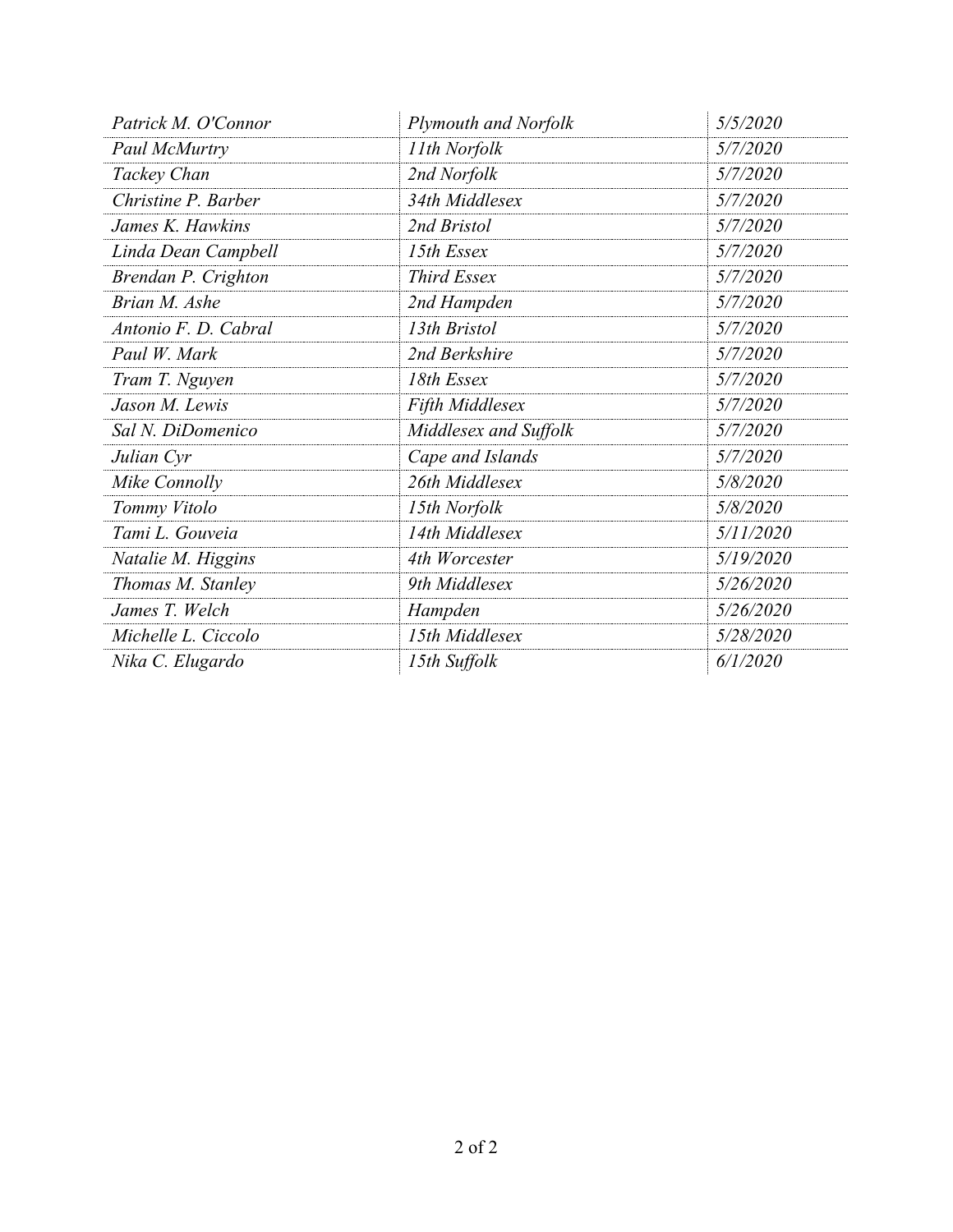## SENATE DOCKET, NO. 2931 FILED ON: 5/4/2020 **SENATE . . . . . . . . . . . . . . No. 2786**

By Ms. Gobi, a petition (accompanied by bill, Senate, No. 2786) (subject to Joint Rule 12) of Anne M. Gobi, Maria Duaime Robinson, Mindy Domb, Patricia D. Jehlen and other members of the General Court for legislation relative to protecting our public higher education system during the COVID-19 pandemic. Higher Education.

## The Commonwealth of Massachusetts

**In the One Hundred and Ninety-First General Court (2019-2020) \_\_\_\_\_\_\_\_\_\_\_\_\_\_\_**

**\_\_\_\_\_\_\_\_\_\_\_\_\_\_\_**

An Act relative to protecting our public higher education system during the COVID-19 pandemic.

*Whereas,* The deferred operation of this act would tend to defeat its purposes, which are to protect forthwith both the public health and the viability of the Commonwealth's public higher education sector in the face of the state, national, and global public health emergencies existing as a result of the COVID-19 pandemic, therefore it is hereby declared to be an emergency law, necessary for the immediate preservation of the public health and convenience.

Be it enacted by the Senate and House of Representatives in General Court assembled, and by the authority *of the same, as follows:*

| $\mathbf{1}$   | SECTION 1. Chapter 6A of the general laws, as so appearing in the 2018 official edition,           |
|----------------|----------------------------------------------------------------------------------------------------|
| $\overline{2}$ | is hereby amended by inserting after section 16Z the following new section:-                       |
| 3              | Section 16AA. (a) As used in this section, the following words shall, unless the context           |
| 4              | clearly requires otherwise, have the following meanings:                                           |
| 5              | "current student," any individual who currently maintains the requirements of full-time or         |
| 6              | part-time student status at their respective institution of certificate, undergraduate or graduate |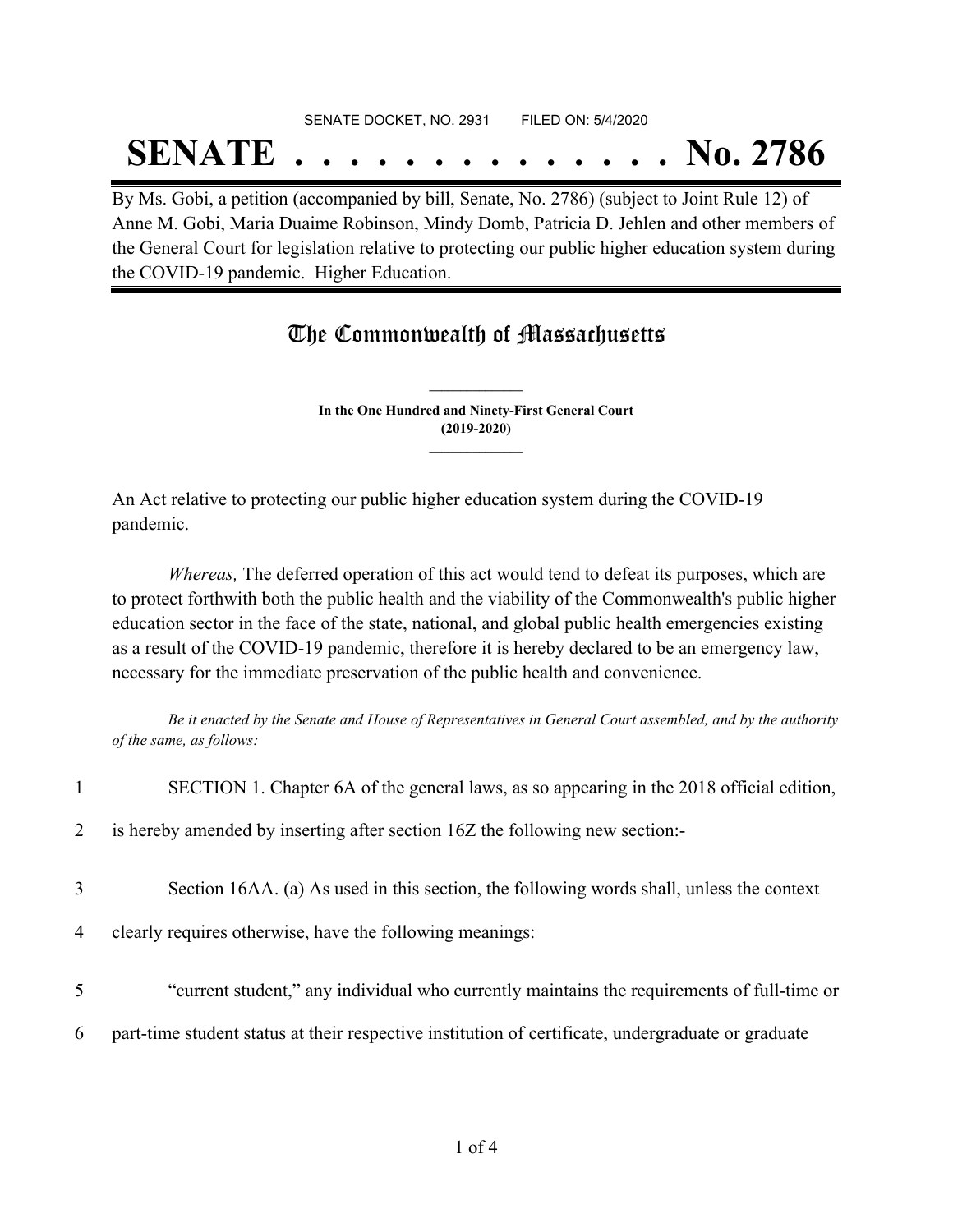degree program of study. It shall not include individuals taking one or more classes not in the pursuit of a certificate, undergraduate or graduate degree.

 "deferred or deferment," shall be the forgiveness of payments currently owed; provided those payments, without penalty or additional interest charge, shall be added to the end of the payment schedule for the qualified education loan, as defined below.

 "former student," any individual who has satisfied the requirements of a certificate, undergraduate or graduate degree program of study at their respective institution, and has received said certificate, undergraduate or graduate degree; provided further that any individual who enrolled into a certificate, undergraduate or graduate degree program of study but did not complete said program, regardless of the reason, would still qualify as a former student for the purpose of this section.

 "qualified education loan," any indebtedness, including interest on such indebtedness, issued by or in coordination with the Massachusetts Education Financing Agency and incurred to pay tuition or other direct expenses incurred in the connection with the pursuit of a certificate, undergraduate or graduate degree by an applicant. It shall not include loans made by any person related to the applicant.

 (b) Any resident of the Commonwealth of Massachusetts who is a current student at an institution of higher education, community college, or recognized certification training program, that is subject to payment of a qualified education loan shall see the payment obligations of said loan – whether interest, principal, or both – deferred for the duration of the governor's March 10, 2020 declaration of a state of emergency and a period of thirty days following the termination of the state of emergency declaration.

of 4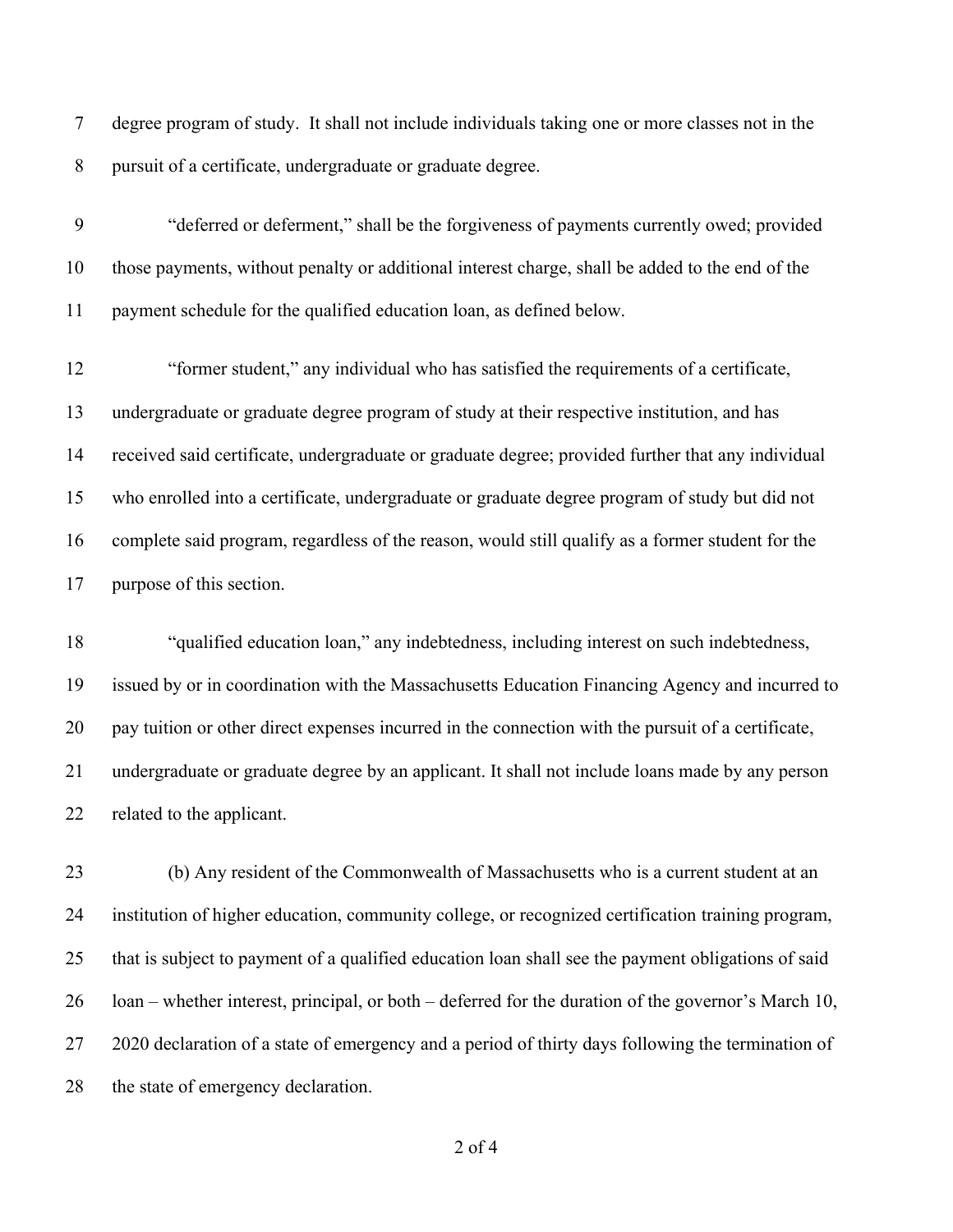| 29 | (c) Any resident of the Commonwealth of Massachusetts who is a former student and                    |
|----|------------------------------------------------------------------------------------------------------|
| 30 | currently subject to payment of a qualified education loan shall see the payment obligations of      |
| 31 | said loan – whether interest, principal, or both – deferred for the duration of the governor's       |
| 32 | March 10, 2020 declaration of a state of emergency and a period of thirty days following the         |
| 33 | termination of the state of emergency declaration.                                                   |
| 34 | SECTION 2. Section 1 of Chapter 32, as appearing in the 2016 Official Edition, is                    |
| 35 | amended by inserting the following sentence in line 455 after the word "fund":                       |
| 36 | In the case of part-time faculty employed at one or more of the public institutions of               |
| 37 | higher education, the full salary and wages received for teaching credit courses at one or more of   |
| 38 | the public institutions of higher education, including a division of continuing education,           |
| 39 | regardless of funding source, including but not limited to subsidiary account CC, shall be           |
| 40 | regarded as regular compensation and shall be included in the salary on which deductions are to      |
| 41 | be paid to the annuity savings fund.                                                                 |
| 42 | SECTION 3. Section 2 (e) of chapter 32A of the General Laws, as appearing in the 2016                |
| 43 | Official Edition, is hereby amended in line 117 by inserting after the word "hours" the following:   |
| 44 | - "; or a faculty member who teaches the equivalent of at least two three or more- credit courses    |
| 45 | per semester, or four three or more- credit courses per calendar year at one or more of the public   |
| 46 | institutions of higher education in the state, as set forth in section 5 of chapter 15A, including a |
| 47 | division of continuing education, regardless of funding source, including but not limited to         |
| 48 | subsidiary account CC, and regardless of the term of employment or participation or membership       |
| 49 | in a retirement system or plan; provided, that the commonwealth, not the public higher education     |
| 50 | institutions, shall bear the cost."                                                                  |

of 4